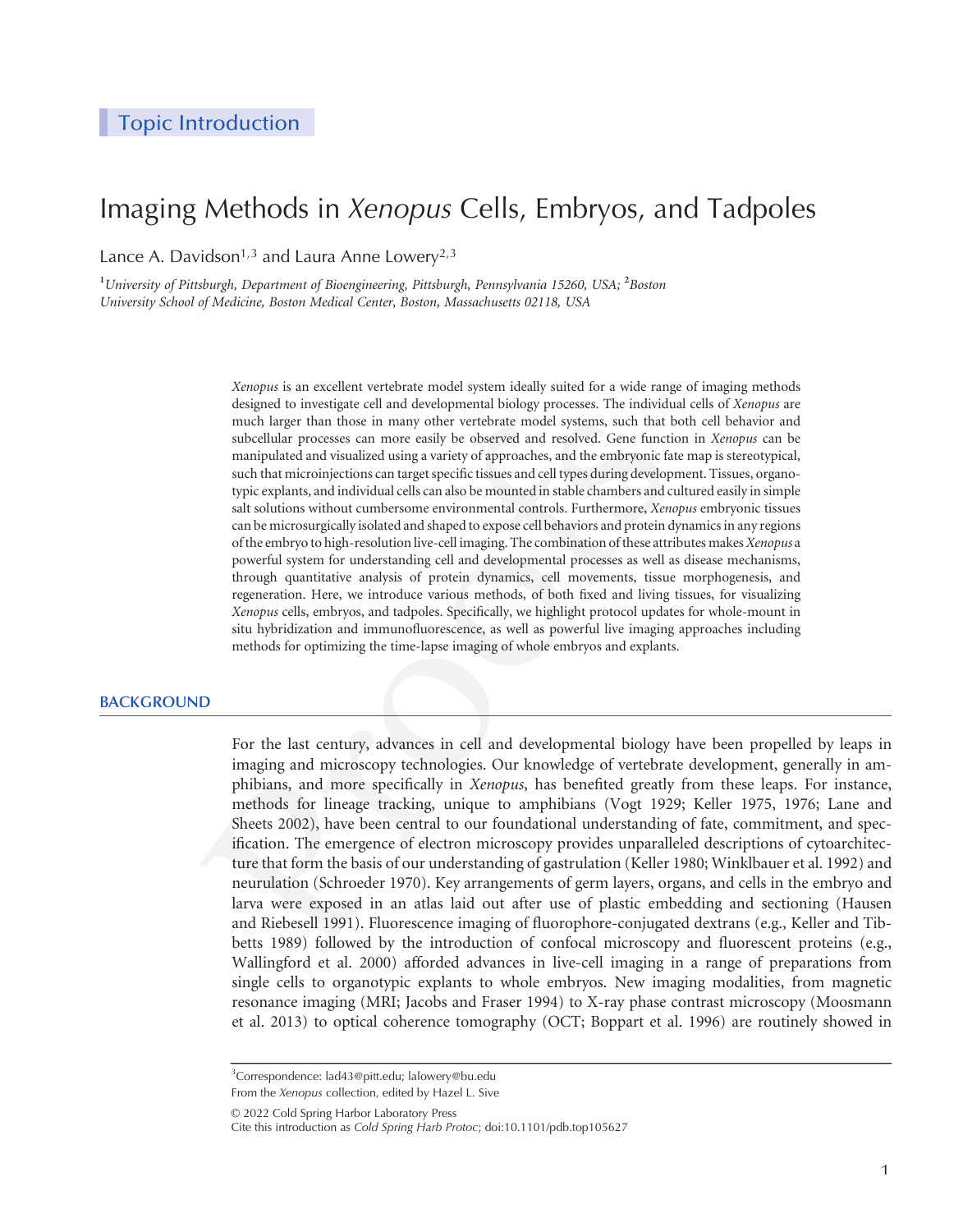developing Xenopus. Advanced imaging tools leveraged with fate maps and stage descriptions of Nieuwkoop and Faber (1967) have provided a rich framework for posing and testing mechanistic hypotheses on the genetic regulation and molecular pathways that were subsequently uncovered and that continue to be the subject of lively investigation.

Efforts to decrypt the cell and molecular mechanisms responsible for patterning, morphogenesis, and organogenesis have been made possible by advances in sample preparation. Whole-mount RNA in situ hybridization has exposed gene expression patterns, whereas the creation of synthetic fluorophores and discovery and refinement of fluorescent proteins has made possible localization and protein dynamics in vivo. Whole-mount RNA in situ hybridization methods (Harland 1991) were rigorously adopted by the field and continue to advance, revealing patterns of gene expression, making possible the construction of gene regulatory networks. Fluorophores combined with antibody technology and fluorescent proteins have revealed the effector networks that integrate these gene regulatory networks with cell–cell communication and microenvironmental cues to guide cells to their targets and effect the construction of physiologically functional organs.

The protocols in this collection reflect newer techniques and detailed methods of sample preparation that have not been well-covered in past collections. In each of the sections below, we will also recommend previously published methods for imaging and sample preparation as these remain excellent resources for improving technique and troubleshooting methods.

## IMAGING OF FIXED EMBRYOS AND TADPOLES

Whole-mount, half-mount, and sectioned preparations of fixed Xenopus embryos provide access for high-resolution studies of gene expression patterns, tissue as well as subcellular protein localization, cell shape, and tissue microanatomy. Whole-mount RNA in situ hybridization adapted northern blot techniques for use in a permeabilized Xenopus embryo (Harland 1991) and was further adapted to deposit tyramide fluorescent substrates, allowing single-cell gene expression studies (Davidson and Keller 1999; Vize et al. 2009). In the first protocol, new techniques are introduced to improve methods to visualize gene expression patterns simultaneously with protein localization. Recent years have seen development of novel technologies to enhance fluorescent RNA in situ methods using RNAscope (ACD RNAscope) and Hybridization Chain Reaction (HCR3.0, Molecular Instruments). In this protocol, Protocol: Whole-Mount RNA In Situ Hybridization and Immunofluorescence of Xenopus Embryos and Tadpoles (Willsey 2021), Willsey et al. (2020) includes an update on the Harland protocol as well as a protocol for HCR and whole-mount immunofluorescence. The adaptations of these protocols to late stages of Xenopus are particularly helpful for characterizing the molecular anatomy of the larval brain and shows great potential for other organ systems where efforts to dissect tissue–tissue interactions are aided by preserving 3D context.

High-resolution imaging of the cell and subcellular structures are enhanced when the tissues are fixed and sectioned to preserve protein–protein interactions and protein localization. Such preparations can eliminate the need for antibodies to penetrate deep tissues and reduce background fluorescence that accompanies thick-tissue imaging. In Protocol: Cryosectioning and Immunostaining of Xenopus Embryonic Tissues (Ossipova and Sokol 2021), Ossipova and Sokol provide an update on the methods of fixation, embedding, sectioning, and immunostaining that best preserve the delicate epitopes of Xenopus early embryos. Immunofluorescence staining of thin frozen sections remains a central tool in visualizing the location and status of endogenous proteins in Xenopus embryos.

## IMAGING OF LIVING TISSUES

One of the greatest benefits of using Xenopus is that it is particularly ideal for live imaging of dynamic processes at multiple scales, ranging from whole embryos to individual cells to even subcellular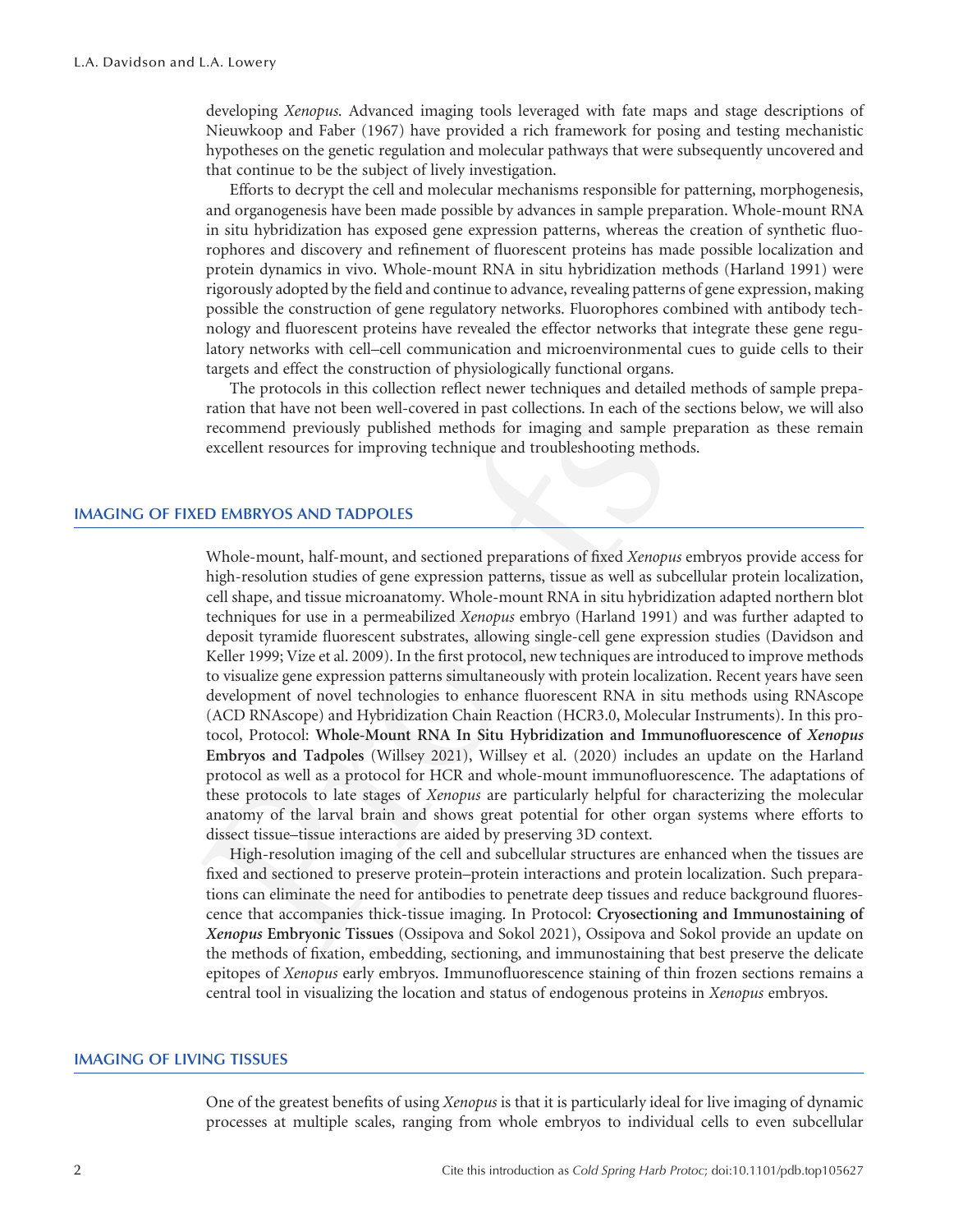processes (Joshi et al. 2012). Embryonic development is external, the embryos and tissues can be cultured at room temperature without incubation nor  $CO<sub>2</sub>$ , and the cells are quite large compared to other vertebrates. Thus, Xenopus is a powerful model system for in vivo time-lapse studies of cell and developmental biology. Here, we summarize the various types of protocols that have been used for imaging living tissues in Xenopus.

Previously published protocols have described the strengths of using Xenopus for low-magnification imaging of whole embryos, which, in combination with manipulation of gene functions, have provided numerous insights into the control of morphogenetic processes such as gastrulation and neural tube closure (Wallingford 2010; Danilchik 2011). Moreover, previous protocols have detailed methods for high-magnification time-lapse imaging using confocal microscopy (Kieserman et al. 2010). Protocol: Chambers for Culturing and Immobilizing Xenopus Embryos and Organotypic Explants for Live Imaging (Chu and Davidson 2021) describes the preparation of special chambers for immobilizing Xenopus embryos and embryonic explants for live-cell and tissue imaging.

There are many different cell and tissue types that can be imaged in living intact Xenopus embryos and tadpoles. For example, Protocol: Imaging the Dynamic Branching and Synaptic Differentiation of Xenopus Optic Axons In Vivo (Santos et al. 2020) demonstrates how individual fluorophorelabeled neurons can be imaged in living tadpoles to visualize optic axonal arbors and formation of neuronal circuits. Not only can confocal microscopy be used to image individual cells during development, but fluorescent fusion proteins and molecules can also be imaged to follow their dynamics. For example, fluorescent probes for Rho GTPase activity have been used while imaging large blastomeres of the early *Xenopus* embryo to uncover new insights into epithelial cell biology (Stephenson and Miller 2017). Furthermore, Protocol: Whole-Brain Calcium Imaging in Larval Xenopus (Offner et al. 2020) describes how calcium imaging can be performed in larvae to provide information regarding the spatiotemporal activity of the entire brain.

Although live imaging of Xenopus embryos can be illuminating, one caveat is that the yolk opacity of Xenopus cells can sometimes interfere with traditional types of deep imaging in intact embryos. However, almost any type of Xenopus cell and/or tissue can also easily be cultured ex vivo. For example, high-resolution live imaging of mucociliary organoids from Xenopus have been used to investigate mechanisms of mucociliary signaling and morphogenesis (Walentek 2018; Kang and Kim 2020). Protocol: Live Imaging of Cytoskeletal Dynamics in Embryonic Xenopus laevis Growth Cones and Neural Crest Cells (Erdogan et al. 2020) describes how live imaging of fluorophore-tagged cytoskeletal proteins allows for monitoring the dynamic nature of cytoskeleton components in cultured embryonic neuronal growth cones and neural crest cells.

Finally, although the majority of live imaging studies of *Xenopus* have used confocal microscopy, OCT is another powerful method for live imaging tissue structures in vivo. OCT is a rapid, label-free imaging modality (Boppart et al. 1996) that can acquire 2D and 3D data in real time to assess cardiac and facial structures, as described in Protocol: Xenopus Tadpole Craniocardiac Imaging Using Optical Coherence Tomography (Deniz et al. 2021).

Over the past several decades, Xenopus cells, embryos, and tadpoles have been used for powerful imaging studies to dissect key processes in cell and developmental biology. As new imaging techniques become available, the many benefits of the Xenopus model system (external and rapid development, fate mapping and gene manipulation, easy culture conditions) will ensure that Xenopus will remain an ideal system for continued investigation of the molecular and cell biological mechanisms governing cell and developmental processes.

### ACKNOWLEDGMENTS

We thank the members of the Lowery and Davidson labs for helpful discussions. We also thank the National Xenopus Resource (RRID:SCR-013731) and Xenbase (RRID:SCR-003280) for their invaluable support to the model organism community. L.A.L. is funded by National Institutes of Health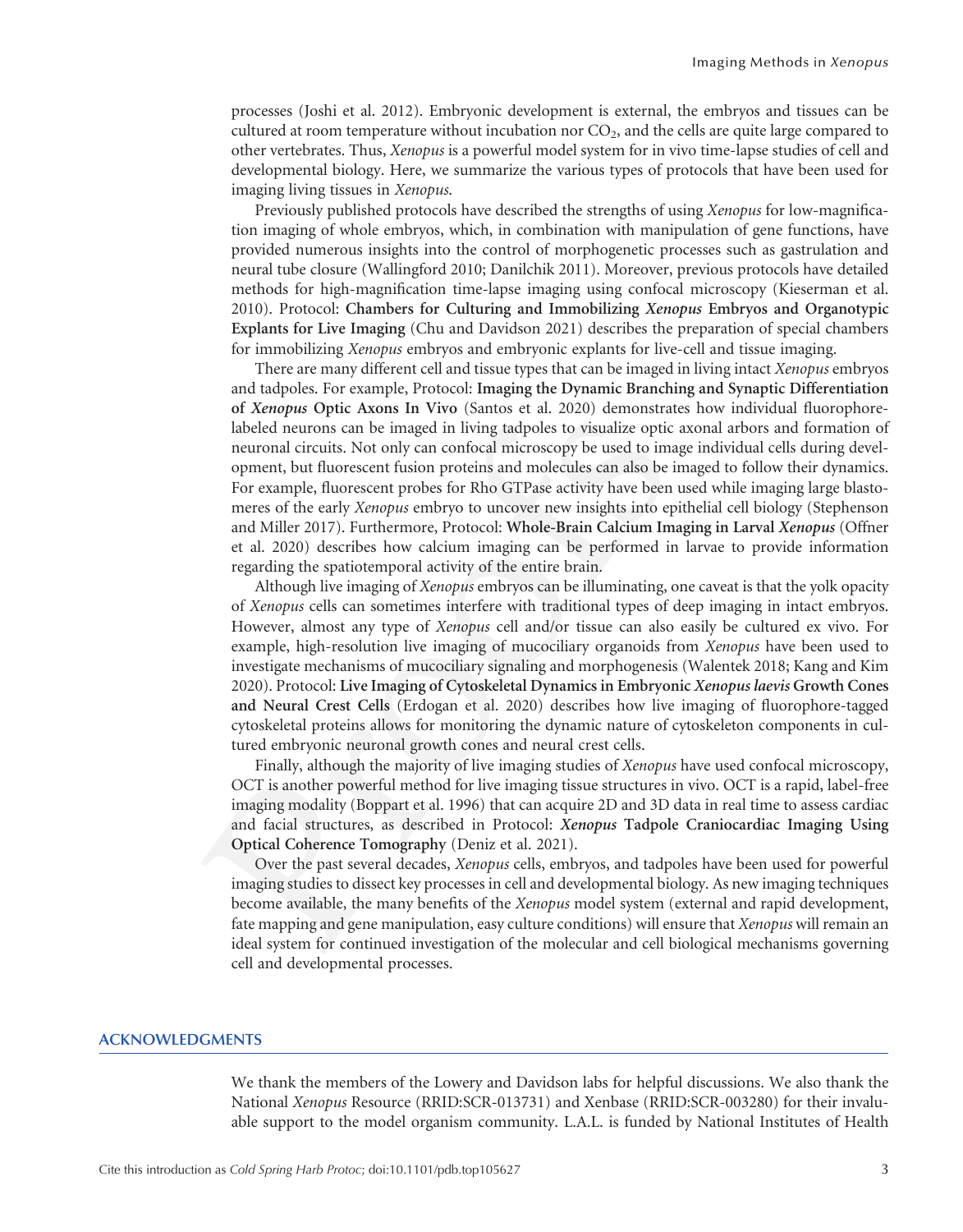(NIH) grant R01 MH109651 and the American Cancer Society's Ellison Foundation Research Scholar Grant (RSG-16–144-01-CSM). L.D. is funded by the Eunice Kennedy Shriver Institute of Child Health and Human Development at the NIH (R01 HD044750).

#### **REFERENCES**

- Boppart SA, Bouma BE, Brezinski ME, Tearney GJ, Fujimoto JG. 1996. Imaging developing neural morphology using optical coherence tomography. J Neurosci Methods 70: 65–72. doi:10.1016/S0165-0270 (96)00104-5
- Chu C-W, Davidson LA. 2021. Chambers for culturing and immobilizing Xenopus embryos and organotypic explants for live imaging. Cold Spring Harb Protoc doi:10.1101/pdb.prot107649
- Danilchik MV. 2011. Manipulating and imaging the early Xenopus laevis embryo. Methods Mol Biol 770: 21–54. doi:10.1007/978-1-61779-210- 6\_2
- Davidson LA, Keller RE. 1999. Neural tube closure in Xenopus laevis involves medial migration, directed protrusive activity, cell intercalation and convergent extension. Development 126: 4547–4556. doi:10.1242/dev .126.20.4547
- Deniz E, Mis EK, Lane M, Khokha MK. 2021. Xenopus tadpole craniocardiac imaging using optical coherence tomography. Cold Spring Harb Protoc doi:10.1101/pdb.prot105676
- Erdogan B, Bearce EA, Lowery LA. 2020. Live imaging of cytoskeletal dynamics in embryonic Xenopus laevis growth cones and neural crest cells. Cold Spring Harb Protoc doi:10.1101/pdb.prot104463
- Harland RM. 1991. In situ hybridization: an improved whole-mount method for Xenopus embryos. Methods Cell Biol 36: 685–695. doi:10 .1016/S0091-679X(08)60307-6
- Hausen P, Riebesell M. 1991. The early development of Xenopus laevis: an atlas of the histology. Springer Verlag, New York.
- Jacobs RE, Fraser SE. 1994. Magnetic resonance microscopy of embryonic cell lineages and movements. Science 263: 681–684. doi:10.1126/science .7508143
- Joshi SD, Kim HY, Davidson LA. 2012. Microscopy tools for quantifying developmental dynamics in Xenopus embryos. Methods Mol Biol 917: 477–493. doi:10.1007/978-1-61779-992-1\_27
- Kang HJ, Kim HY. 2020. Mucociliary epithelial organoids from Xenopus embryonic cells: generation, culture and high-resolution live imaging. J Vis Exp 161: e61604. doi:10.3791/61604
- Keller RE. 1975. Vital dye mapping of the gastrula and neurula of Xenopus laevis. I. Prospective areas and morphogenetic movements of the superficial layer. Dev Biol 42: 222–241. doi:10.1016/0012-1606(75) 90331-0
- Keller RE. 1976. Vital dye mapping of the gastrula and neurula of Xenopus laevis. II. Prospective areas and morphogenetic movements of the deep layer. Dev Biol 51: 118–137. doi:10.1016/0012-1606(76) 90127-5
- Keller R. 1980. The cellular basis of epiboly: an SEM study of deep-cell rearrangement during gastrulation in Xenopus laevis. Development 60: 201–234. doi:10.1242/dev.60.1.201
- Keller R, Tibbetts P. 1989. Mediolateral cell intercalation in the dorsal, axial mesoderm of Xenopus laevis. Dev Biol 131: 539–549. doi:10.1016/ S0012-1606(89)80024-7
- Kieserman EK, Lee C, Gray RS, Park TJ, Wallingford JB. 2010. High-magnification in vivo imaging of Xenopus embryos for cell and developmental biology. Cold Spring Harb Protoc doi:10.1101/pdb.prot5427
- Lane MC, Sheets MD. 2002. Rethinking axial patterning in amphibians. Dev Dyn 225: 434–447. doi:10.1002/dvdy.10182
- Moosmann J, Ershov A, Altapova V, Baumbach T, Prasad MS, LaBonne C, Xiao X, Kashef J, Hofmann R. 2013. X-ray phase-contrast in vivo microtomography probes new aspects of Xenopus gastrulation. Nature 497: 374–377. doi:10.1038/nature12116
- Nieuwkoop PD, Faber J. 1967. Normal tables of Xenopus laevis (Daudin): a systematic and chronological survey of the development from the fertilized egg till the end of morphogenesis. North-Holland Biomedical Press, Elsevier, Amsterdam.
- Offner T, Daume D, Weiss L, Hassenklover T, Manzini I. 2020. Whole-brain calcium imaging in larval Xenopus. Cold Spring Harb Protoc doi:10 .1101/pdb.prot106815
- Ossipova O, Sokol SY. 2021. Cryosectioning and immunostaining of Xenopus embryonic tissues. Cold Spring Harb Protoc doi:10.1101/pdb .prot107151
- Santos RA, Jr RR, Cohen-Cory S. 2020. Imaging the dynamic branching and synaptic differentiation of Xenopus optic axons in vivo. Cold Spring Harb Protoc doi:10.1101/pdb.prot106823
- Schroeder TE. 1970. Neurulation in Xenopus laevis. An analysis and model based upon light and electron microscopy. J Embryol Exp Morphol 23: 427–462.
- Stephenson RE, Miller AL. 2017. Tools for live imaging of active Rho GTPases in Xenopus. Genesis 55: 10.1002/dvg.22998. doi:10.1002/dvg .22998
- Vize PD, McCoy KE, Zhou X. 2009. Multichannel wholemount fluorescent and fluorescent/chromogenic in situ hybridization in Xenopus embryos. Nat Protoc 4: 975–983. doi:10.1038/nprot.2009.69
- Vogt W. 1929. Gestaltungsanalyse am Amphibienkeim mit ortlicher Vitalfarbung II. Teil: Gastrulation und Mesodermbildung bei Urodelen und Anuren. Wilhelm Roux'Arch Entwicklungsmech Org 120: 384–706. doi:10.1007/BF02109667
- Walentek P. 2018. Manipulating and analyzing cell type composition of the Xenopus mucociliary epidermis. Methods Mol Biol 1865: 251–263. doi:10.1007/978-1-4939-8784-9\_18
- Wallingford JB. 2010. Low-magnification live imaging of Xenopus embryos for cell and developmental biology. Cold Spring Harb Protoc doi:10 .1101/pdb.prot5425
- Wallingford JB, Rowning BA, Vogeli KM, Rothbacher U, Fraser SE, Harland RM. 2000. Dishevelled controls cell polarity during Xenopus gastrulation. Nature 405: 81–85. doi:10.1038/35011077
- Willsey HR. 2021. Whole-mount RNA in situ hybridization and immunofluorescence of Xenopus embryos and tadpoles. Cold Spring Harb Protoc doi:10.1101/pdb.prot105635
- Willsey HR, Xu Y, Everitt A, Dea J, Exner CR, Willsey AJ, Harland RM. 2020. The neurodevelopmental disorder risk gene DYRK1A is required for ciliogenesis and control of brain size in Xenopus embryos. Development 147: dev189290. doi:10.1242/dev.189290
- Winklbauer R, Selchow A, Nagel M, Angres B. 1992. Cell interaction and its role in mesoderm cell migration during Xenopus gastrulation. Dev Dyn 195: 290–302. doi:10.1002/aja.1001950407